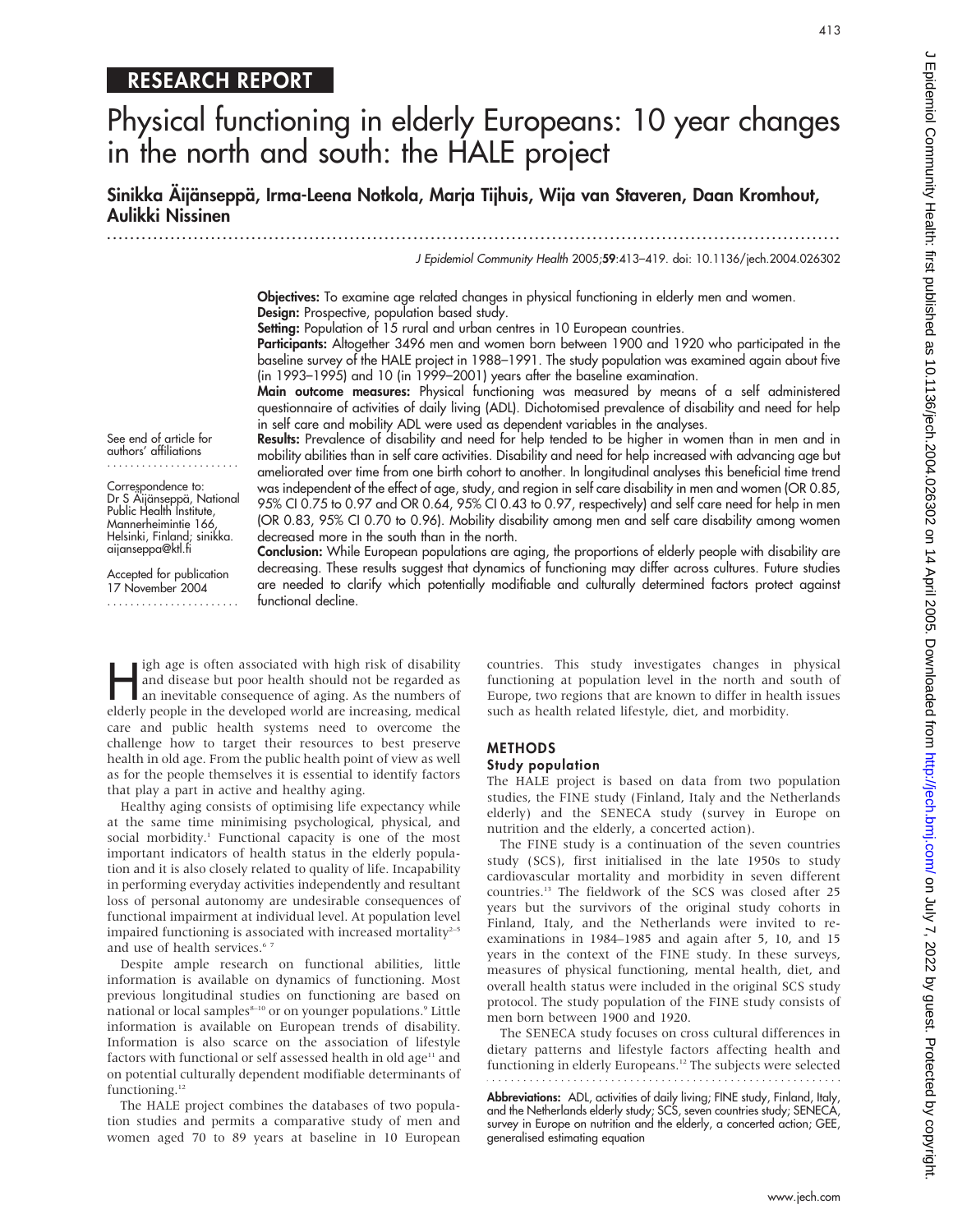from a random age and sex stratified sample of inhabitants from 15 European towns. Subjects living in psychogeriatric nursing homes were excluded. At baseline in 1988 men and women born between 1913 and 1918 were invited to the study. Follow up surveys were performed in 1993 and 1999. In this study five of the 15 centres were excluded because only baseline data were available from them.

Around 3500 men and women examined in 1988–91 in the context of FINE and SENECA studies are included in the HALE database. The general objective of the HALE project is to study cultural differences and changes in and determinants of physical, psychological, social, and cognitive aspects of health and functioning in elderly Europeans. To enable cross cultural comparison the study population was dichotomised into north and south based on dietary and health related lifestyle factors. Figure 1 shows how this study population ( $n = 3496$  at baseline) was formed, study centres by region and study, numbers of subjects per study, numbers of deceased between examination years, participation rates, and activities of daily living (ADL) participation rates.

The initial participation rate in the FINE study was quite high (76.3%) but in the SENECA study less than 50% of men and women initially invited to the participated in the baseline examinations. In both regions, north and south, participation rates varied from about 40% to 60% between centres.

## Measurements

Physical functioning was measured by self administered questionnaires on capacity to perform ADL. These questionnaires are adapted from a standardised World Health Organisation questionnaire.14 Twelve items identical in the 17 item version used in SENECA and the 14 item version used in FINE were included in the HALE database.

The level of competence in each of these items was measured on a four point scale: (1) able to do without difficulty, (2) able to do with difficulty but without help, (3) able to do only with help, (4) unable to complete. For the purpose of this study, two ability scores were calculated: self care ADL and mobility ADL (see appendix 1 for details). Initially, a sum score of instrumental ADL that consisted of two items concerning light and heavy housework was also determined but it was excluded from further analyses as irrelevant for elderly men.

For the purpose of this study the sum scores in both domains (self care and mobility abilities) were dichotomised into two outcome variables: disability (difficulty) in performing one or more of the items constituting the sum score (coded as 1) compared with no disability in any of the items (coded as 0) and need for help in one or more of the items (coded as 1) compared with no help needed (coded as 0) in performing these activities. Disability in performing a task



Figure 1 Formation of the study population. \* n = (a) Total number of survivors in the original study cohorts; (b) total number of persons invited to the study.  $\text{TPR} =$  (a) participation rate at baseline (number of participants / n<sup>\*</sup><sub>a</sub> or n<sup>\*</sup>b); (b) participation rate at follow up (number of participants/ n§).  $\text{\tt \#ADL} = \%$  (number) of completed ADL questionnaires.  $\text{\tt\$n = number of survives among baseline participants.}$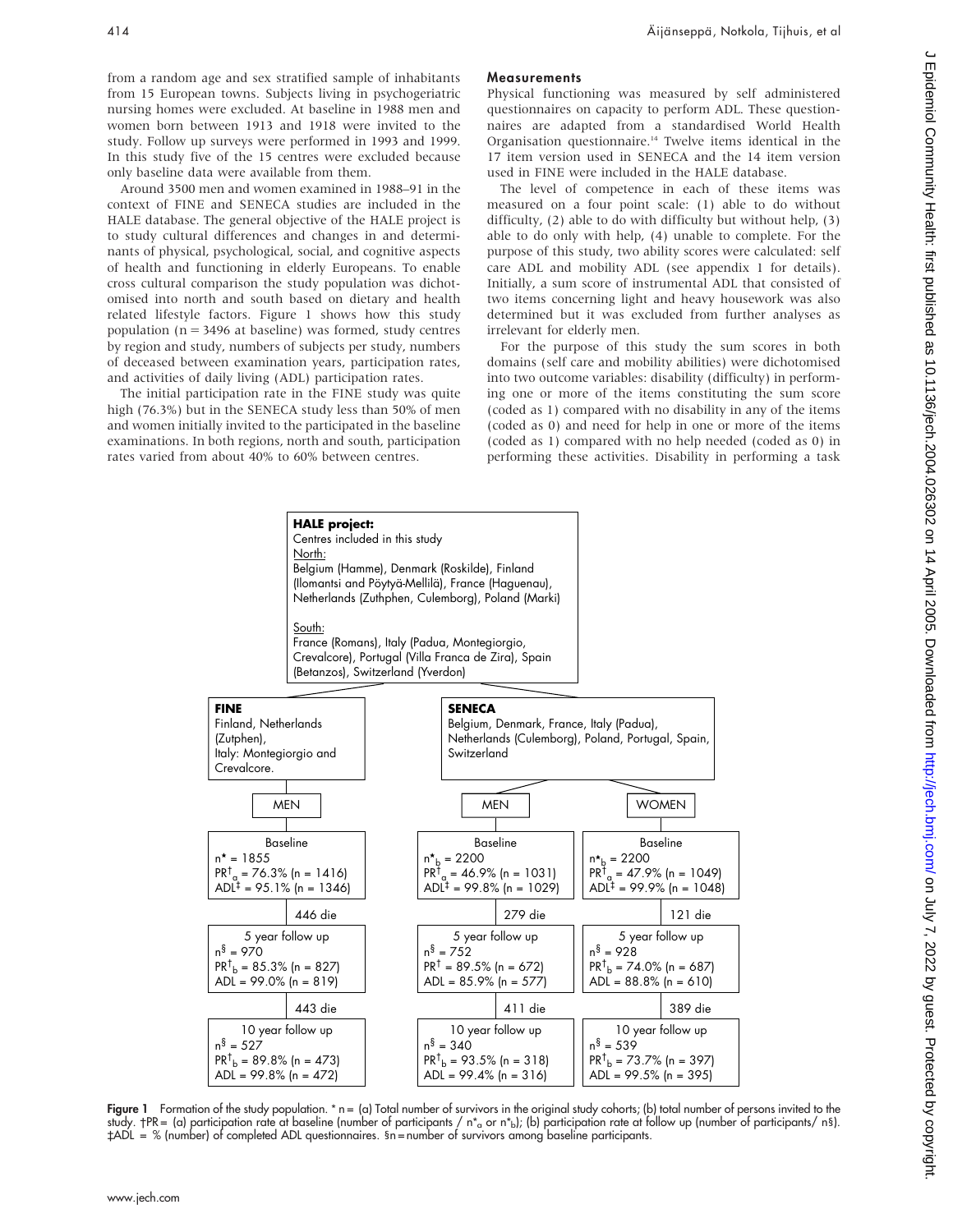|                                   | <b>North</b>  | South         |         |  |
|-----------------------------------|---------------|---------------|---------|--|
| Characteristic                    | $(n = 1951*)$ | $(n = 1538*)$ | p Value |  |
| Age at baseline, years (SD)       | 74.4(4.1)     | 73.6(3.4)     | < 0.001 |  |
| Years of education, years (SD)    | 8.2(4.1)      | 6.7(4.1)      | < 0.001 |  |
| Women, $% (n)$                    | 23.7(463)     | 38.1 (586)    | < 0.001 |  |
| Relative health†, %(n)            | 90.8 (727)    | 88.7 (996)    | 0.151   |  |
| Relative activity†,%(n)           | 80.9 (1579)   | 79.8 (1228)   | 0.439   |  |
| Living alone, %(n)                | 23.8 (454)    | 21.3 (326)    | 0.078   |  |
| Married/living with partner, %(n) | 65.8 (1283)   | 63.1 (971)    | 0.109   |  |

others of same age. Figures are means (SD) or % (number of respondents).

can be regarded as subjective experience of coping whereas need for help is an indicator of outside assistance needed, whether provided by the healthcare system or family members. Based on the hierarchical order of the three ADL domains<sup>15</sup> it is justifiable to conclude that disability or need for help in self care abilities in this population is indicative of moderately severe or possibly even severe functional impairment.

In this study, FINE and SENECA study populations were first analysed separately. However, as the differences between the two databases with respect to disability and need for help prevalences and magnitude of changes were small and statistically not significant, the final analyses were performed for the study population as a whole. As the Netherlands had a centre in both FINE and SENECA study we ran sub-analyses in Dutch data to check comparability of the ADL questionnaires between the two studies. We found no significant differences in prevalence levels or magnitude of changes between the two Dutch centres.

#### Statistical methods

The presence of functional disability and need for help at the three examination points are described by age specific prevalence rates calculated separately for men and women by region. The  $\chi^2$  test was used to test the differences between age groups and the two regions.

In modelling the data, all cross sectional measurements for the study persons were included, and logistic generalised estimating equation (GEE) models that take into account the dependence between repeated measurements within the same person were used, by the XTGEE procedure of Stata 7.0.16 Separate models were fitted for dichotomised disability and need for help in self care and mobility, separately for men, women, and both sexes. The dichotomised outcome variables were used because the outcome measures were not

normally distributed. Follow up period, age (years) as two terms (age and age<sup>2</sup>), study ( $1 =$  SENECA,  $2 =$  FINE) and region ( $1 =$  north,  $2 =$  south) were entered into the models as covariates. In the models for both sexes only SENECA data were included, to ensure the comparability of the data; as mentioned above, women were not included in the FINE study.

The data were analysed with statistical packages SPSS (version 11.5 for Windows) and Stata (version 7.0). p Values below 0.05 were regarded as significant. Two tailed tests were used when appropriate.

## RESULTS

Of the total study population 59% lived in northern and 41% in southern Europe. The average age and educational level were higher in the north than in the south (table 1). Subjects in the north rated their health and physical activity slightly better in relation to others of same age. No significant regional differences were found with respect to living or marital status.

Tables 2A and 2B show, respectively, the prevalences of disability and need for help in the two domains by age group and region. Throughout the follow up, both sexes reported higher prevalence of disability than that of need for help in all age groups in both regions. In both domains disability and need for help increased towards higher age groups in all study years. In mobility activities the prevalence of disability varied from one third in the youngest up to 100% in the highest age groups but help was needed by roughly one half of those reporting disability. Disability and need for help in self care abilities was less common than in mobility abilities. During the follow up disability and need for help increased with age in all baseline age groups in both domains and both sexes.

|       |              | Prevalence of disability |                                                                       |                   |                 |                   |                   |                          |           |           |                          |                                         |                   |  |
|-------|--------------|--------------------------|-----------------------------------------------------------------------|-------------------|-----------------|-------------------|-------------------|--------------------------|-----------|-----------|--------------------------|-----------------------------------------|-------------------|--|
|       |              | Men                      |                                                                       |                   |                 |                   |                   | Women                    |           |           |                          |                                         |                   |  |
|       |              | Self care                |                                                                       |                   | <b>Mobility</b> |                   |                   | Self care                |           |           | <b>Mobility</b>          |                                         |                   |  |
|       | Age<br>group |                          | 1988-1991 1993-1995 1998-2000 1988-1991 1993-1995 1998-2000 1988-1991 |                   |                 |                   |                   |                          | 1993-1995 |           |                          | 1998-2000 1988-1991 1993-1995 1998-2000 |                   |  |
|       |              | $**$                     | $**$                                                                  | $**$              | $**$            | **                | **                | <b>NS</b>                | NS        |           | <b>NS</b>                | <b>NS</b>                               | <b>NS</b>         |  |
| North | $70 - 74$    | 12.7(102)                |                                                                       |                   | 32.4(261)       | $\qquad \qquad -$ |                   | 14.7(57)                 | -         |           | 61.0(236)                | $\overline{\phantom{0}}$                |                   |  |
|       | $75 - 79$    | 22.4 (89)                | 15.2(78)                                                              | $\qquad \qquad -$ | 40.3(159)       | 44.2(227)         | $\qquad \qquad -$ | 27.4(17)                 | 21.2(47)  | -         | 61.8(47)                 | 68.9(153)                               | $\qquad \qquad -$ |  |
|       | $80 - 84$    | 29.9 (50)                | 22.4(47)                                                              | 25.5(66)          | 52.7 (88)       | 50.0(105)         | 52.5(136)         | $\overline{\phantom{0}}$ | 32.4(11)  | 40.9 (45) |                          | 82.4 (28)                               | 83.6 (92)         |  |
|       | $85 - 89$    | 38.3(23)                 | 33.7(30)                                                              | 30.9(38)          | 55.0 (33)       | 70.8 (84)         | 67.7(184)         | $\overline{\phantom{m}}$ |           | 51.1(23)  | $\overline{\phantom{a}}$ |                                         | 75.6 (34)         |  |
|       | $90+$        | 0.0(0)                   | 60.0(9)                                                               | 67.7(21)          | 100.0(2)        | 60.0(9)           | 83.9 (26)         | $\overline{\phantom{a}}$ |           |           |                          |                                         |                   |  |
|       |              | **                       | **                                                                    |                   | $**$            | **                | $**$              |                          | $\star$   | <b>NS</b> | <b>NS</b>                | <b>NS</b>                               |                   |  |
| South | $70 - 74$    | 11.6(66)                 |                                                                       |                   | 31.7(181)       | $\qquad \qquad -$ |                   | 14.3(73)                 | -         |           | 52.5(265)                | $\overline{\phantom{0}}$                |                   |  |
|       | $75 - 79$    | 20.4(52)                 | 13.6(50)                                                              | $\qquad \qquad -$ | 38.8 (99)       | 30.7(113)         | $\qquad \qquad -$ | 23.8 (19)                | 19.4 (59) | -         | 62.5(50)                 | 57.2(174)                               | -                 |  |
|       | $80 - 84$    | 30.9 (29)                | 24.4(39)                                                              | 21.7(51)          | 45.7 (43)       | 43.8 (70)         | 40.4 (95)         | $\qquad \qquad -$        | 36.0(18)  | 22.9(41)  | $\overline{\phantom{0}}$ | 70.0 (35)                               | 68.5(122)         |  |
|       | $85 - 89$    | 42.9 (9)                 | 43.2(16)                                                              | 36.7(44)          | 71.4(15)        | 56.8 (21)         | 55.0 (66)         | $\overline{\phantom{a}}$ |           | 36.1(22)  | $\qquad \qquad -$        |                                         | 77.0 (47)         |  |
|       | $90+$        | 0.0(0)                   | 75.0(3)                                                               | 45.0 (9)          | 100.0(1)        | 100.0(4)          | 80.0 (16)         | $\overline{\phantom{m}}$ |           |           |                          |                                         |                   |  |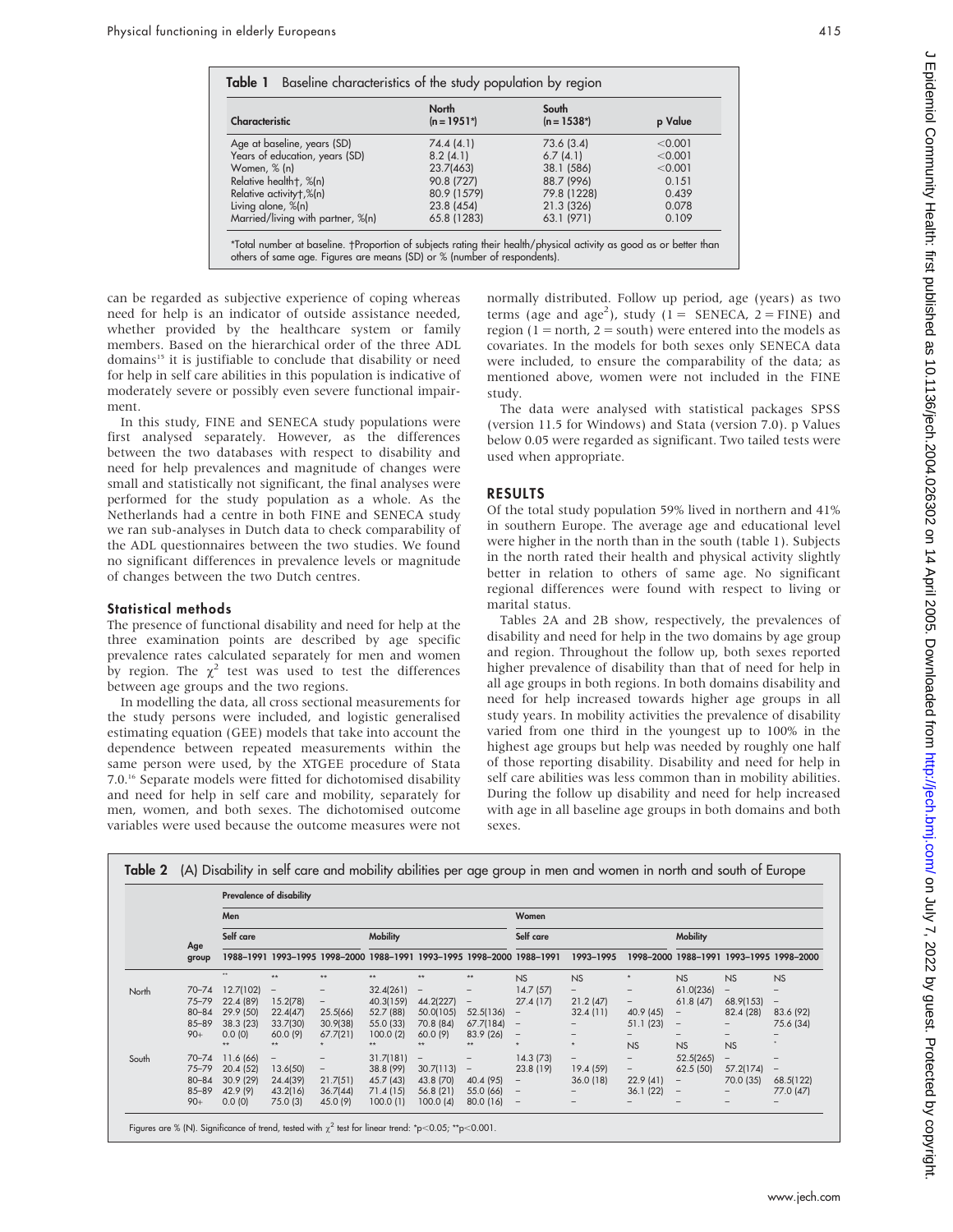|       |              |           | Prevalence of need for help   |                          |                 |                   |                   |                          |                          |                          |                          |                          |                          |
|-------|--------------|-----------|-------------------------------|--------------------------|-----------------|-------------------|-------------------|--------------------------|--------------------------|--------------------------|--------------------------|--------------------------|--------------------------|
|       |              | Men       |                               |                          |                 |                   |                   | Women                    |                          |                          |                          |                          |                          |
|       |              | Self care |                               |                          | <b>Mobility</b> |                   |                   | Self care                |                          |                          | <b>Mobility</b>          |                          |                          |
|       | Age<br>group |           | 1988-1991 1993-1995 1998-2000 |                          | 1988-1991       | 1993-1995         | 1998-2000         | 1988-<br>1991            | 1993-1995                | 1998-2000                | 1988-1991                | 1993-1995                | 1998-2000                |
|       |              | **        | $**$                          | $**$                     | $**$            | **                | NS                | <b>NS</b>                | <b>NS</b>                |                          | <b>NS</b>                |                          | NS                       |
| North | $70 - 74$    | 6.3(51)   | -                             |                          | 16.0(129)       | $\qquad \qquad -$ | $\qquad \qquad -$ | 5.2(20)                  | $\qquad \qquad -$        |                          | 38.2(128)                | $\qquad \qquad -$        | $\overline{\phantom{0}}$ |
|       | $75 - 79$    | 11.1(44)  | 8.0(41)                       | $\overline{\phantom{0}}$ | 21.8 (86)       | 21.6(111)         | $\qquad \qquad -$ | 9.2(7)                   | 13.5(30)                 | $\overline{\phantom{0}}$ | 43.4 (33)                | 37.8 (84)                | $\overline{\phantom{0}}$ |
|       | $80 - 84$    | 14.4(24)  | 9.0(19)                       | 13.9(36)                 | 27.5(46)        | 24.3(51)          | 29.3(76)          | $\overline{\phantom{m}}$ | 17.6(5)                  | 18.2(20)                 | -                        | 61.8(21)                 | 72.5 (79)                |
|       | $85 - 89$    | 26.7(16)  | 21.3(19)                      | 10.6(13)                 | 41.7 (25)       | 47.2 (42)         | 40.3 (50)         | $\qquad \qquad -$        |                          | 35.6(16)                 | $\overline{\phantom{m}}$ |                          | 77.8 (35)                |
|       | $90+$        | 0.0(0)    | 33.3(5)                       | 41.9 (13)                | 0.0(0)          | 53.3(8)           | 61.3(19)          | $\qquad \qquad -$        |                          |                          |                          |                          |                          |
|       |              |           | **                            | **                       | **              | **                | **                | <b>NS</b>                | <b>NS</b>                | <b>NS</b>                | $\star$                  | <b>NS</b>                | <b>NS</b>                |
| South | $70 - 74$    | 4.0(23)   |                               |                          | 10.0(57)        |                   | $\qquad \qquad -$ | 4.4(22)                  | $\overline{\phantom{0}}$ | $\qquad \qquad -$        | 33.7(170)                | $\overline{\phantom{0}}$ |                          |
|       | $75 - 79$    | 9.8(25)   | 7.6(28)                       | $\qquad \qquad -$        | 16.5(42)        | 12.8(47)          | $\qquad \qquad -$ | 6.3(5)                   | 5.9(18)                  |                          | 41.3 (33)                | 35.5(108)                | $\qquad \qquad -$        |
|       | $80 - 84$    | 25.5(24)  | 15.0(24)                      | 13.6 (32)                | 29.8 (28)       | 23.8 (89)         | 20.4(48)          | $\overline{\phantom{0}}$ | 10.0(5)                  | 12.8(23)                 | -                        | 52.0 (26)                | 47.8 (85)                |
|       | $85 - 89$    | 28.6(6)   | 35.1(13)                      | 29.2(35)                 | 52.4(11)        | 37.8(14)          | 42.5(51)          | $\overline{\phantom{m}}$ |                          | 19.7(12)                 | -                        |                          | 67.2(41)                 |
|       | $90+$        | 0.0(0)    | 75.0(3)                       | 40.0 (8)                 | 0.0(0)          | 100.0(4)          | 60.0(12)          | $\overline{\phantom{m}}$ |                          |                          |                          |                          |                          |

Odds ratios and confidence intervals derived from logistic regression models are shown for disability in table 3A and for need for help in 3B. The association of age with disability and need for help was curvilinear and seemed stronger in men than in women. Region showed some association with the outcome measures in favour of the south. The effect of region was independent of age and study in mobility activities in both sexes and in self care abilities in women in the longitudinal model.

Viewed from a time series perspective, the figures in tables 2A and 2B suggest a beneficial trend towards better functioning in similar age groups over time. Within similar age groups, proportions of subject with disability and need for help tend to be lower in the follow up surveys than at baseline, especially in the south (table 2A, B). In the longitudinal GEE analysis the beneficial trend over time remained significant in self care disability (OR 0.85, 95% CI 0.75 to 0.97 in men and OR 0.64, 95% CI 0.43 to 0.97 in women) and self care need for help (OR 0.82, 95% CI 0.70 to 0.96 in men) even when age, study and region were

controlled for. We also found a statistically significant interaction between region and follow up in mobility disability in men and self care disability in women (results not shown). Thus, among men the age and study adjusted prevalence of mobility disability decreased more in the south than in the north during the follow up. Among women, the same was true for self care disability. Adjusted for age, region, and follow up women had higher prevalence of disability in both domains and in need for help in mobility abilities (p values 0.001,  $<$  0.001, and  $<$  0.001, respectively in GEE analysis, results not shown) when compared with men.

## **DISCUSSION**

This 10 year longitudinal study shows that in the course of the 1990s physical functioning of European men and women aged 70+ at baseline declined with age especially among men but ameliorated in succeeding birth cohorts over time. When age, study, and region were controlled for, this beneficial trend remained statistically significant in self care disability in both sexes and in self care need for help in men. Between

|                  | <b>GEE</b> logistic regression analyses |                           |         |  |  |  |
|------------------|-----------------------------------------|---------------------------|---------|--|--|--|
| Men              | <b>OR</b>                               | 95% CI                    | p Value |  |  |  |
| Self care        |                                         |                           |         |  |  |  |
| Age              | 0.71                                    | $(0.50 \text{ to } 1.00)$ | 0.048   |  |  |  |
| Age <sup>2</sup> | 1.00                                    | $(1.00 \text{ to } 1.01)$ | 0.007   |  |  |  |
| Region           | 0.93                                    | $(0.78 \text{ to } 1.12)$ | 0.459   |  |  |  |
| Study            | 1.06                                    | $(0.86 \text{ to } 1.31)$ | 0.577   |  |  |  |
| Follow up        | 0.87                                    | $(0.77$ to $1.00$         | 0.048   |  |  |  |
| Mobility         |                                         |                           |         |  |  |  |
| Age              | 0.58                                    | $(0.42 \text{ to } 0.79)$ | 0.001   |  |  |  |
| Age <sup>2</sup> | 1.00                                    | $(1.00 \text{ to } 1.01)$ | < 0.001 |  |  |  |
| Region           | 0.75                                    | $(0.64 \text{ to } 0.87)$ | < 0.001 |  |  |  |
| Study            | 0.85                                    | $(0.71$ to $1.00$ )       | 0.053   |  |  |  |
| Follow up        | 0.98                                    | $(0.87 \text{ to } 1.10)$ | 0.707   |  |  |  |
| Women            |                                         |                           |         |  |  |  |
| Self care        |                                         |                           |         |  |  |  |
| Age              | 1.33                                    | $(0.65 \text{ to } 2.73)$ | 0.440   |  |  |  |
| Age <sup>2</sup> | 1.00                                    | $(0.99$ to $1.00)$        | 0.783   |  |  |  |
| Region           | 0.75                                    | $(0.58 \text{ to } 0.97)$ | 0.031   |  |  |  |
| Follow up        | 0.64                                    | $(0.43 \text{ to } 0.96)$ | 0.031   |  |  |  |
| Mobility         |                                         |                           |         |  |  |  |
| Age              | 0.64                                    | $(0.34 \text{ to } 1.19)$ | 0.160   |  |  |  |
| Age <sup>2</sup> | 1.00                                    | $(1.00 \text{ to } 1.01)$ | 0.093   |  |  |  |
| Region           | 0.66                                    | $(0.53$ to $0.83)$        | < 0.001 |  |  |  |
| Follow up        | 0.96                                    | $(0.67 \text{ to } 1.36)$ | 0.812   |  |  |  |

\*Derived from models including age in years (as two terms, age and age $^2$ ) and region (1 = north, 2 = south) (all models), study (1 = SENECA, 2 = FINE), and follow up (1–3).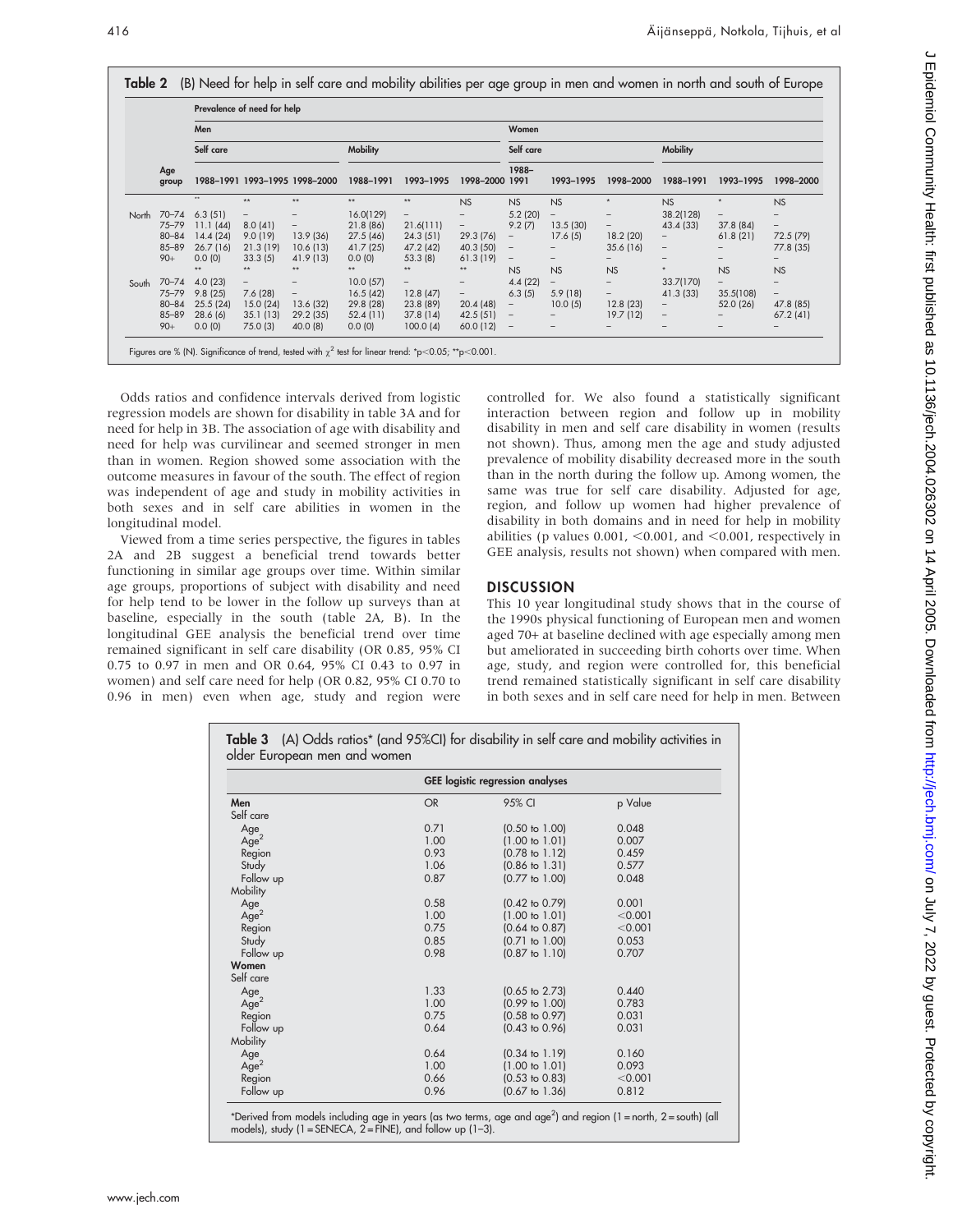Table 3 (B) Odds ratios\* (and 95%CI) for need for help in self care and mobility activities in older European men and women

|                  | GEE logistic regression analyses |                           |         |  |  |  |
|------------------|----------------------------------|---------------------------|---------|--|--|--|
|                  | <b>OR</b>                        | 95% CI                    | p Value |  |  |  |
| Men              |                                  |                           |         |  |  |  |
| Self care        |                                  |                           |         |  |  |  |
| Age              | 1.03                             | $(0.67 \text{ to } 1.58)$ | 0.894   |  |  |  |
| Age <sup>2</sup> | 1.00                             | $(0.99$ to $1.00$         | 0.590   |  |  |  |
| Region           | 1.15                             | $(0.93 \text{ to } 1.43)$ | 0.200   |  |  |  |
| Study            | 0.95                             | $(0.93$ to $1.43)$        | 0.694   |  |  |  |
| Follow up        | 0.83                             | $(0.71$ to $0.97)$        | 0.023   |  |  |  |
| Mobility         |                                  |                           |         |  |  |  |
| Age              | 0.66                             | $(0.47)$ to $0.94$        | 0.021   |  |  |  |
| Age <sup>2</sup> | 1.00                             | $(1.00 \text{ to } 1.01)$ | 0.002   |  |  |  |
| Region           | 0.69                             | $(0.58 \text{ to } 0.83)$ | < 0.001 |  |  |  |
| Study            | 0.80                             | $(0.66 \text{ to } 0.98)$ | 0.033   |  |  |  |
| Follow up        | 0.95                             | $(0.83$ to $1.08)$        | 0.441   |  |  |  |
| Women            |                                  |                           |         |  |  |  |
| Self care        |                                  |                           |         |  |  |  |
| Age              | 1.82                             | $(0.60 \text{ to } 5.53)$ | 0.293   |  |  |  |
| Age <sup>2</sup> | 1.00                             | $(0.99 \text{ to } 1.01)$ | 0.484   |  |  |  |
| Region           | 0.60                             | $(0.43 \text{ to } 0.85)$ | 0.003   |  |  |  |
| Follow up        | 0.70                             | $(0.40 \text{ to } 1.22)$ | 0.205   |  |  |  |
| Mobility         |                                  |                           |         |  |  |  |
| Age              | 0.79                             | $(0.42 \text{ to } 1.46)$ | 0.445   |  |  |  |
| Age <sup>2</sup> | 1.00                             | $(1.00 \text{ to } 1.01)$ | 0.252   |  |  |  |
| Region           | 0.50                             | $(0.40 \text{ to } 0.62)$ | < 0.001 |  |  |  |
| Follow up        | 0.93                             | $(0.66 \text{ to } 1.32)$ | 0.684   |  |  |  |

models), study (1 = SENECA, 2 = FINE), and follow up (1–3).

the two geographical regions we found differences showing a more favourable time trend in the south than in the north of Europe.

Some potential confounders should be kept in mind when interpreting the results. Selective drop out attributable to death must always be taken into account when interpreting health changes in the elderly population. However, this is more likely to have levelled off the age effect than to have emphasised it. On the other hand, the main purpose of this paper was to study the trends of disability at population level among the surviving elderly population.

Poor physical functioning is predictive of non-response.<sup>17</sup> Subjects who participated in the surveys may thus have been healthier and more active than those who did not<sup>18</sup> but it is difficult to evaluate the magnitude of the impact of low response rates on the time related changes seen in this study. With comparatively high follow up response rates this is unlikely to have biased the results. Because of low initial participation rates in some centres, this issue is especially relevant in SENECA data. The most common reasons reported for baseline non-participation in SENECA were no time/interest to participate and illness (75% and 12% of nonparticipants, respectively).<sup>19</sup>

Confounding attributable to unknown cultural (that is, culturally defined norms), life circumstantial or socioeconomic factors, or factors such as type and availability of care for the elderly is possible but it is difficult to estimate to what extent they may have affected the results. Changes in socioeconomic conditions and availability of care may follow different patterns in different countries. Not accounting for these factors in this study may have affected the point estimates of the impact of age and follow up on functioning but it is unlikely that it has biased the trends seen in our study. The countries participating in the HALE study have experienced quite similar demographic changes with respect to the average life expectancy at the age of 60. Between years 1991 and 1998, the mean number of years still to be lived by a person who has reached 60 increased by 0.6 (Denmark)–1.2 (Finland, Portugal) years in men and by 0.2 (Denmark)–1.2

(Portugal, France) years in women to 18.4 (Denmark)–20.4 (Switzerland) years in men and to 21.9(Denmark)–25.2 (France) years in women. $20$ 

Self reporting is another possible source of bias. In the oldold, self reported measures may give a more optimistic view of the physical abilities than performance based measures.<sup>21</sup> Some studies have shown a strong correlation between subjective and objective measures of physical functioning<sup>22</sup> whereas others have found the association to be much lower.<sup>15</sup> However, subjective and objective measures capture physical abilities differently: the performance indices may be seen as indicators of functional limitations at a given time point whereas self reported ADL reflects experienced disability over at least a slightly longer period of time and, thus, the ability of a person to live independently in their own home, whether relying on various aids or equipment or without any aid.

In this study significant confounding attributable to methodological differences (definitions and wording of questions, translation of the questionnaires) is unlikely because we assessed physical functioning by means of a standardised questionnaire and only ADL items identical in both studies were included in the analyses. Furthermore, the

## What this study adds

- This longitudinal population study is the first to show that physical functioning of elderly Europeans has ameliorated over time in succeeding birth cohorts.
- While absolute numbers of elderly people are increasing, proportions of elderly people with disability may decrease over time.
- Our findings imply that disability prevalence trends may differ between populations.
- Future research should focus on identifying modifiable factors that play a part in dynamics of functioning.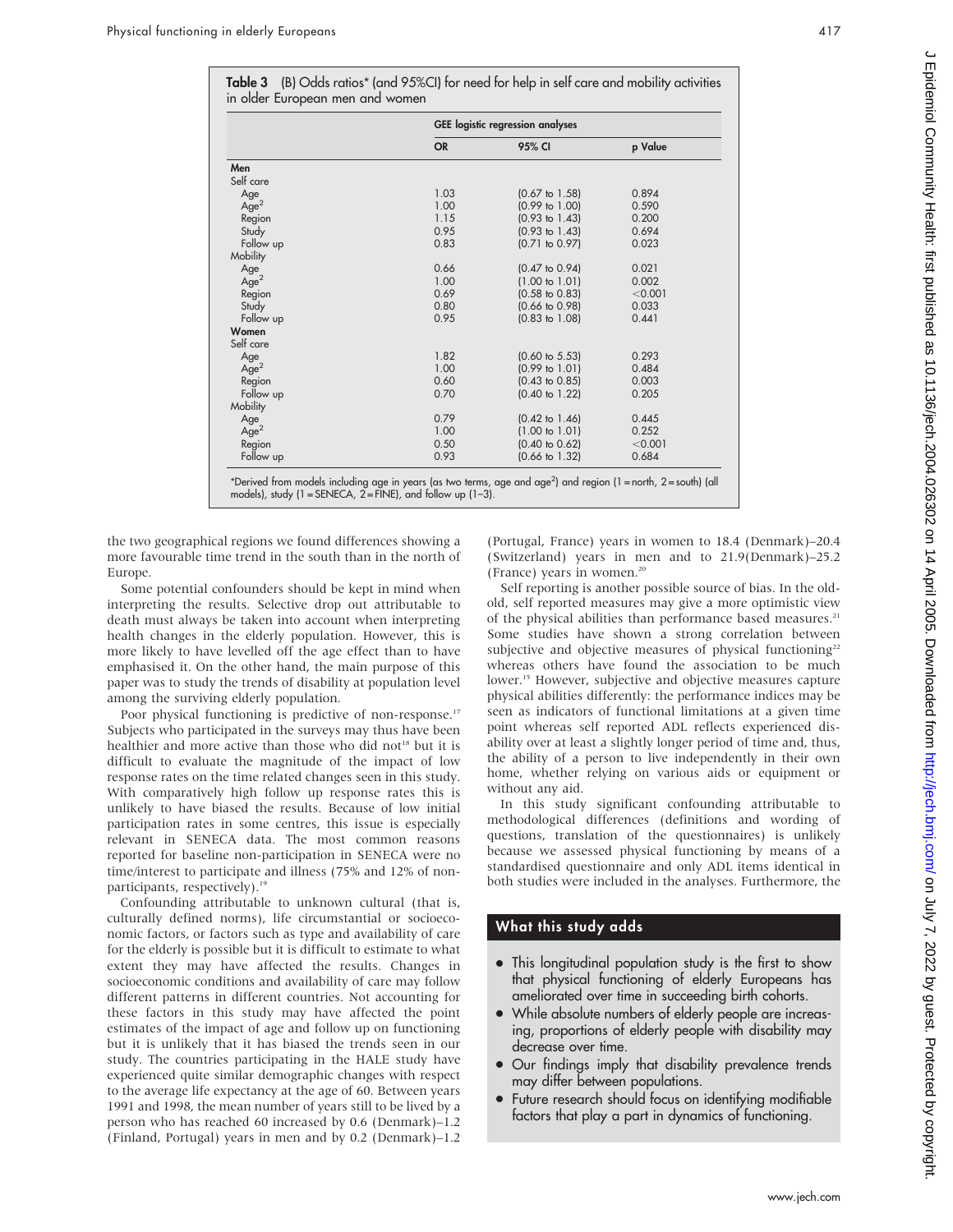translation processes were performed in a similar way in both studies. We also used multivariate models to adjust for study (FINE compared with SENECA) to avoid bias attributable to differences between the two study populations.

Older adults' physical functioning may either decline or improve over time.10 23 Therefore, we used a statistical method that accounts for changes in both directions within and between subjects. To our knowledge, ours is the first study to report on disability prevalence trends in aged Europeans in a longitudinal setting. Previous comparative cross national studies have been cross sectional.<sup>24 25</sup>

Our finding is in line with existing longitudinal studies based on national samples. A prospective study in a younger population of Finnish men and women showed results congruent with those of ours.<sup>9</sup> This study measured self reported functioning in mobility tasks and found gradual improvement in functioning with succeeding birth cohorts. Another Finnish population study<sup>26</sup> failed to find a significant cohort effect in a population of men and women aged 75+ although the general trend was towards slightly better functioning in later birth cohorts. A secular trend toward a less disabled and healthier population has also been reported in US populations aged  $65 + by$  Manton *et al*<sup>27</sup> and 55 to 70 years by Allaire et al.<sup>28</sup> Manton et al further showed that the reduction in disability over time, which had already been seen a decade earlier, had accelerated from the 1980s to the 1990s.

Interestingly, a Canadian study based on earlier samples reported contradicting results suggesting that later generations were less healthy than earlier ones.<sup>29</sup> It is possible that populations experience a shift toward healthier aging at different phase and at different points in time. Furthermore, it has been suggested that as a country becomes more developed there may be an increase in the prevalence of disability among the elderly population.<sup>25</sup> It is a limitation of this study that the economic development of the participating countries could not be assessed.

The finding that physical functioning of elderly Europeans has improved over time is important from the perspective of health policy making. It implies that the need for social and medical services may not increase in phase with aging of the populations. European countries will experience an increase in absolute numbers of elderly people and thus also the absolute numbers of people with functional impairment and disability are likely to increase. However, as later birth cohorts maintain functional abilities better than earlier ones, the proportions of older people with disability will decrease.

In view of earlier studies we suggest that culturally determined lifestyle related or socioeconomic factors may explain the regional variation in disability prevalence trends seen in this study. The importance of socioeconomic inequalities in health that exist also among older adults<sup>30</sup> has been shown to vary between cultures<sup>31</sup> and socioeconomic groups may adopt health related practices<sup>32</sup> differently. Health related lifestyle and health behaviour are also affected by cultural traditions. Healthy lifestyle in general has been shown to delay age related deterioration of health.<sup>11</sup>

## Policy implications

As European populations are aging, the proportions of elderly people that remain active and independent may increase. Thus, the costs of population aging for public health and medical systems may not be as high as has been previously assumed. Resources should be targeted toward promoting physical functioning in later life.

While the relation between age and chronic disease with functional impairment is well reported, comparatively little is known about the role of other possibly modifiable factors in dynamics of functioning. Existing data have proved that comparatively high proportions of elderly people maintain their functional capacity or even experience recovery of impaired functioning.<sup>23</sup> Policy makers and health professionals need concrete tools when planning actions aimed at preventing or reverting functional decline both at population and individual level. Future research should therefore focus on identifying factors that help promote physical functioning in older adults.

#### ACKNOWLEDGEMENTS

This study is based on data of the HALE project (healthy ageing: longitudinal study in Europe) and supported by a grant from the European Union (QLK6-CT-2000-00211) to D Kromhout. The following principal investigators contributed to the HALE project: Belgium Prof G de Backer,, University of Ghent, Ghent; Denmark Prof M Schroll, Bispebjerk Hospital, Copenhagen; Finland Prof A Nissinen, National Public Health Institute, Helsinki; France Dr M Ferry, Centre Hospitalier de Valence, Valence, Prof J L Schlienger, Université Louis Pasteur, Strasbourg; Greece Prof A Kafatos, University of Crete, Iraklion, Crete; Hungary Dr G Zajkas, József Fodor National Centre For Public Health, National Institute of Food Hygiene and Nutrition, Budapest; Italy Prof G Enzi, Università degli Study di Padova, Padova; Prof F Fidanza, Perugia; Dr S Giampaoli, Istituto Superiore di Sanità, Rome; Dr G Maiani, Istituto Nazionale di Ricerca per gli Alimenti e la Nutrizione, Rome; Prof A Menotti, Associazione per la Ricerca Cardiologica, Rome; Netherlands Dr L de Groot, Wageningen University, Wageningen; Prof D Kromhout, National Institute for Public Health and the Environment, Bilthoven; Prof W van Staveren , Wageningen University, Wageningen; Dr M Tijhuis, National Institute for Public Health and the Environment, Bilthoven; Poland Prof A Brzozowska, Warsaw Agricultural University, Warsaw; Portugal Prof J A Amorim Cruz, Instituto Nacional de Saude, Lisbon; Spain Prof O Moreiras-Varela, Universidad Complutense de Madrid, Madrid; Switzerland Dr D Schlettwein-Gsell, Basle.

#### Authors' affiliations .....................

S Äijänseppä, I-L Notkola, A Nissinen, National Public Health Institute, Helsinki, Finland

M Tijhuis, D Kromhout, National Institute for Public Health and the Environment, Bilthoven, Netherlands

W van Staveren, Wageningen University and Research Centre, Wageningen, Netherlands

Funding: none

Conflicts of interest: none declared.

#### APPENDIX 1

#### ITEMS CONSTRUCTING THE ADL SUM SCORES IN HALE DATABASE Self care abilities

- walk between rooms
- $\bullet$  use toilet
- $\bullet$  wash yourself
- dress and undress
- $\bullet$  in/out of bed
- eat yourself

#### Mobility abilities

- $\bullet$  move outdoors
- $\bullet$  use stairs
- $\bullet$  walk 400 metres
- $\bullet$  carry 5 kg